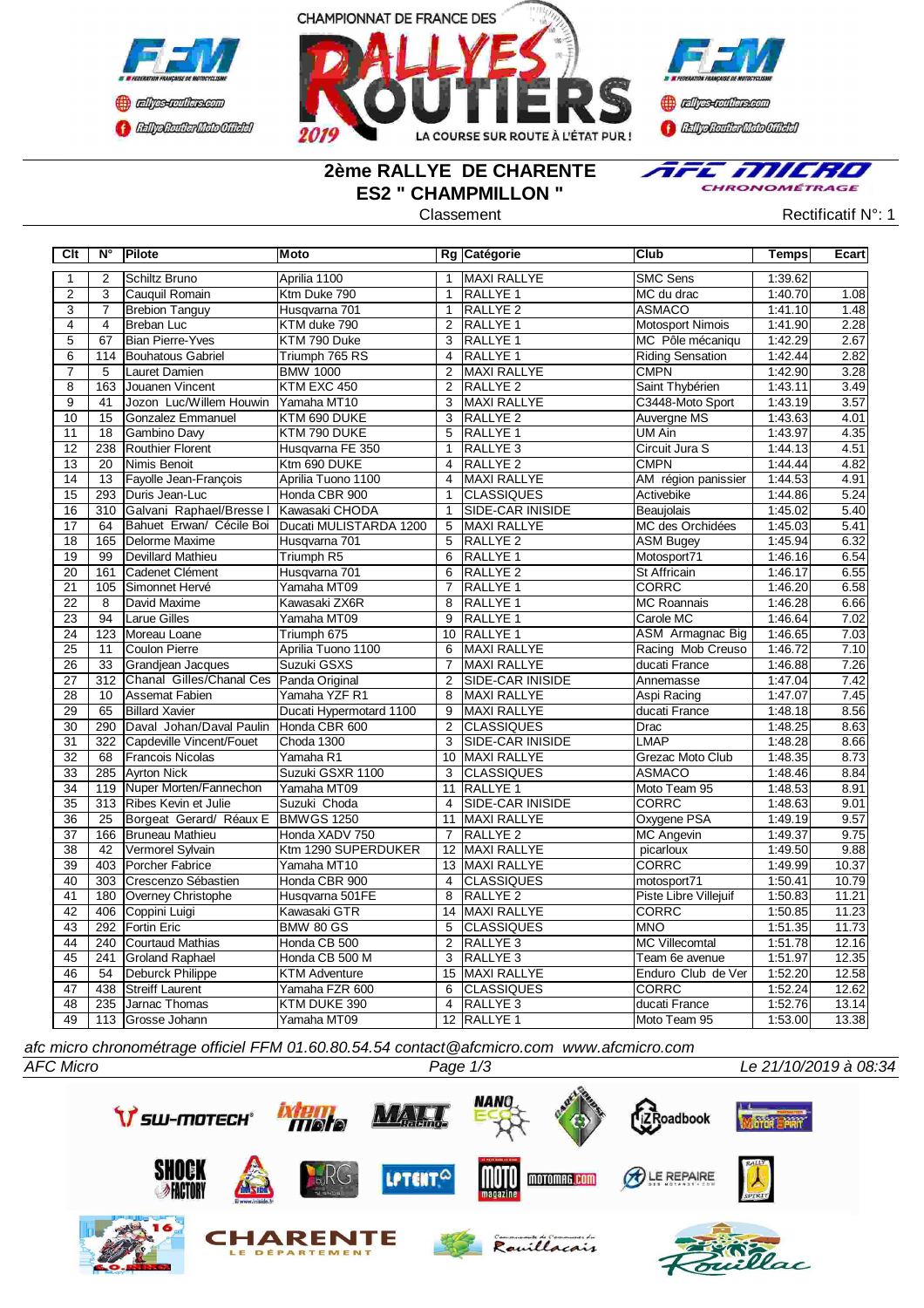



2ème RALLYE DE CHARENTE ES2 " CHAMPMILLON " Classement Rectificatif N°: 1



| Clt             | N°               | Pilote                                        | Moto                      |                 | Rg Catégorie            | <b>Club</b>            | <b>Temps</b> | Ecart |
|-----------------|------------------|-----------------------------------------------|---------------------------|-----------------|-------------------------|------------------------|--------------|-------|
| 50              | 402              | Pauluis Patrick                               | <b>KTM SUPERDUKE R</b>    | 16              | <b>MAXI RALLYE</b>      | <b>CORRC</b>           | 1:53.16      | 13.54 |
| 51              | 46               | Dosmas Philippe et Moniq BMW GS 1200          |                           | 17              | MAXI RALLYE             | la main au panier      | 1:53.21      | 13.59 |
| 52              | 44               | Basello Florent/Forillère L Honda Africa Twin |                           | 18              | MAXI RALLYE             | <b>CORRC</b>           | 1:53.94      | 14.32 |
| 53              | 296              | Pigeat Richard                                | Ducati 900 SUPERSPORT     | $\overline{7}$  | <b>CLASSIQUES</b>       | Racing Mob Creuso      | 1:54.57      | 14.95 |
| 54              | 407              | Boisserie Philippe/Dideric                    | <b>BMW RT 1250</b>        | 19              | MAXI RALLYE             | CORRC                  | 1:54.61      | 14.99 |
| 55              | 421              | Bertrand Guillaume                            | Kawasaki ZX750L           | 13              | <b>RALLYE 1</b>         | <b>CORRC</b>           | 1:54.71      | 15.09 |
| 56              | 26               | Connan Yannick                                | Aprilia Tuono 1100        | 20              | MAXI RALLYE             | ducati France          | 1:54.78      | 15.16 |
| 57              | 431              | Dupleix Flavien                               | Yamaha MT03               | 9               | RALLYE <sub>2</sub>     | CORRC                  | 1:54.96      | 15.34 |
| 58              | 104              | Preudhomme benjamin                           | Suzuki GSXS 750           | 14              | RALLYE <sub>1</sub>     | <b>MC Carole</b>       | 1:54.97      | 15.35 |
| 59              | 439              | <b>Beneston Didier</b>                        | Honda CBR 600             | 8               | <b>CLASSIQUES</b>       | <b>CORRC</b>           | 1:54.98      | 15.36 |
| 60              | 27               | Vaugelade Jean-Pierre                         | Aprilia RSV4              | $\overline{21}$ | <b>MAXI RALLYE</b>      | <b>MC Argentonnais</b> | 1:55.42      | 15.80 |
| 61              | 51               | Pelaez Sylvain                                | Ducati Panigale V4        | 22              | MAXI RALLYE             | <b>CMPN</b>            | 1:55.49      | 15.87 |
| 62              | 291              | Theillac Thierry                              | Ducati SUPERSPORT 900     | 9               | <b>CLASSIQUES</b>       | MC Angoumoisin         | 1:55.79      | 16.17 |
| 63              | 329              | Choin Albert/Bordas Patri                     | Choda Suzuki GSXR 1000    | 5               | SIDE-CAR INISIDE        | <b>UM Aube</b>         | 1:55.93      | 16.31 |
| 64              | 429              | Lechopier Franck                              | <b>SWM 650</b>            | 10              | RALLYE <sub>2</sub>     | <b>CORRC</b>           | 1:56.15      | 16.53 |
| 65              | 164              | Pétuaud-létang Bruno/Del                      | Husqvarna 701             | 11              | RALLYE <sub>2</sub>     | <b>PLV Racing</b>      | 1:56.24      | 16.62 |
| 66              | 411              | Gate Damien                                   | Triumph 675               | 15              | RALLYE 1                | CORRC                  | 1:56.31      | 16.69 |
| 67              | 418              | Chamaux Sylvain                               | Suzuki GSXR 600           | 16              | RALLYE <sub>1</sub>     | <b>CORRC</b>           | 1:56.92      | 17.30 |
| 68              | 317              | Bacon Franck/Penot Cédr                       | <b>KTM RC8R</b>           | 6               | <b>SIDE-CAR INISIDE</b> | Racing mob Creuso      | 1:56.95      | 17.33 |
| 69              | 294              | Palicot Grégory                               | Honda CBR 600             | 10              | <b>CLASSIQUES</b>       | <b>ACO</b>             | 1:56.99      | 17.37 |
| 70              | 315              | Lepage pauline/Lepage D Yamaha R1 MSR         |                           | $\overline{7}$  | SIDE-CAR INISIDE        | MC <sub>2</sub> A      | 1:57.21      | 17.59 |
| 71              | 21               | Maurel Eric                                   | Aprilia Tuono 1100        | 23              | <b>MAXI RALLYE</b>      | Senas Durance          | 1:57.92      | 18.30 |
| 72              | 58               | Bourgeois Frédéric                            | <b>KTM SUPERDUKE R</b>    | 24              | MAXI RALLYE             | Carole MC              | 1:58.13      | 18.51 |
| $\overline{73}$ | 414              | <b>Blay Yohan</b>                             | Honda CBRR                | 17              | RALLYE 1                | <b>CORRC</b>           | 1:58.34      | 18.72 |
| 74              | 59               | Stephan Pierre/Brunet Elo Triumph 1050        |                           | 25              | MAXI RALLYE             | Moto Team 95           | 1:58.61      | 18.99 |
| 75              | 415              | Poitevin Julien                               | Honda Hordnet 600         | 18              | RALLYE <sub>1</sub>     | CORRC                  | 1:58.76      | 19.14 |
| 76              | 413              | Grammatico Loic                               | <b>Honda CBRR</b>         | 19              | <b>RALLYE 1</b>         | <b>CORRC</b>           | 1:58.94      | 19.32 |
| $\overline{77}$ | 101              | Bacca Riccardo                                | Suzuki GSXR 750           | $\overline{20}$ | <b>RALLYE 1</b>         | <b>Passion Vitesse</b> | 1:59.09      | 19.47 |
| 78              | 426              | Dubuc Pierre-Adrien                           | Kawasaki ER6              | 12              | <b>RALLYE 2</b>         | <b>CORRC</b>           | 1:59.31      | 19.69 |
| 79              | 108              | Gilli Aurélien                                | Yamaha MT07               | $\overline{21}$ | <b>RALLYE 1</b>         | Pit lane endurance     | 1:59.80      | 20.18 |
| $\overline{80}$ | 432              | <b>Richard David</b>                          | <b>KTM DUKE R</b>         | 13              | <b>RALLYE 2</b>         | <b>CORRC</b>           | 1:59.85      | 20.23 |
| 81              | $\overline{321}$ | Bleusez David/Capdeville                      | Choda Original            | $\overline{8}$  | SIDE-CAR INISIDE        | Racing Mob Creuso      | 2:00.07      | 20.45 |
| 82              | 274              | Lacoste Christian                             | <b>BMW 750</b>            | $\mathbf{1}$    | <b>ANCIENNES</b>        | UM Ain                 | 2:00.45      | 20.83 |
| 83              | 160              | <b>Bousselin Philippe</b>                     | KTM DUKE 690              | 14              | RALLYE <sub>2</sub>     | MC virée en Livrado    | 2:01.05      | 21.43 |
| 84              | 404              | Barthout Louis                                | Honda CB 1100             | $\overline{26}$ | <b>MAXI RALLYE</b>      | <b>CORRC</b>           | 2:01.36      | 21.74 |
| 85              | 325              | Eragne Olivier/Eragne Loi                     | Yamaha FJ 1100            | 9               | <b>SIDE-CAR INISIDE</b> | la main au panier      | 2:02.17      | 22.55 |
| 86              | 117              | Brousté Laurent                               | Triumph R 675             | $\overline{22}$ | <b>RALLYE 1</b>         | <b>MTTH</b>            | 2:02.70      | 23.08 |
| 87              | 430              | Spinoza laurent                               | Honda CB 500              | 15              | RALLYE <sub>2</sub>     | <b>CORRC</b>           | 2:03.01      | 23.39 |
| 88              | 401              | Monostori Michel                              | <b>BMW TMT2</b>           | 27              | <b>MAXI RALLYE</b>      | <b>CORRC</b>           | 2:03.05      | 23.43 |
| 89              | 55               | Lamour Marc                                   | Honda CBRX                | 28              | <b>MAXI RALLYE</b>      | MC DU VAL DE SE        | 2:03.08      | 23.46 |
| 90              | 173              | Messeghem Christian                           | Kawasaki VERSYS           | 16              | RALLYE <sub>2</sub>     | Moto Club du Com       | 2:03.38      | 23.76 |
| 91              | 400              | Baudot Pascal                                 | <b>BMW 1150 GS</b>        | 29              | <b>MAXI RALLYE</b>      | <b>CORRC</b>           | 2:03.43      | 23.81 |
| 92              | 436              | Madiot Laurent                                | Suzuki BRZ 400            | 5               | RALLYE <sub>3</sub>     | <b>CORRC</b>           | 2:03.51      | 23.89 |
| 93              | 419              | Rudyk Trystan                                 | Suzuki GSR 750            | 23              | RALLYE 1                | CORRC                  | 2:03.64      | 24.02 |
| 94              | 334              | Titard J-louis/Eragne Flori Choda suzuki 1300 |                           | 10              | <b>SIDE-CAR INISIDE</b> | Trélivan               | 2:04.70      | 25.08 |
| 95              | 233              | <b>Colliot Philippe</b>                       | <b>KTM 390</b>            | 6               | RALLYE <sub>3</sub>     | Avenir Moto            | 2:04.77      | 25.15 |
| 96              | 31               | Potier Guillaume                              | <b>Ducati MULTISTRADA</b> | 30              | MAXI RALLYE             | Nimois                 | 2:05.06      | 25.44 |
| 97              | 412              | D'abrigeon Franck                             | Triumph 675               |                 | 24 RALLYE 1             | <b>CORRC</b>           | 2:05.52      | 25.90 |
| $\overline{98}$ |                  | 424 Sirgue Nicolas                            | <b>KTM DUKE 2</b>         |                 | 25 RALLYE 1             | <b>CORRC</b>           | 2:05.55      | 25.93 |

*afc micro chronométrage officiel FFM 01.60.80.54.54 contact@afcmicro.com www.afcmicro.com*